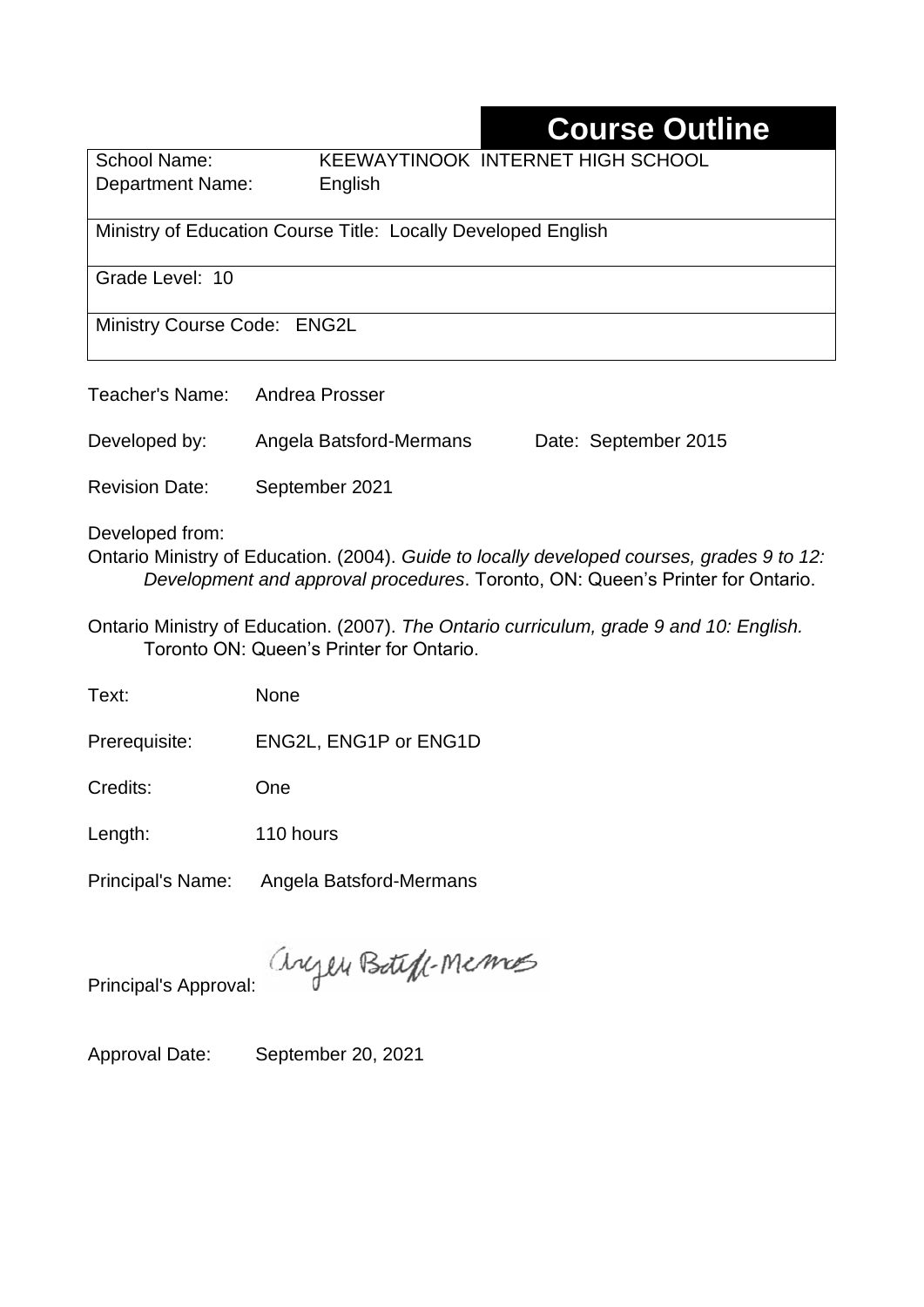## *Course Description/Rationale*

In this course, students focus on extending their literacy and communication skills to prepare for success in their daily lives, in the workplace, in English Grade 11 Workplace Preparation course, or in English Contemporary Aboriginal Voices Grade 11 Workplace Preparation course. This course is organized into units that extend listening, speaking, reading, viewing, and writing skills. In all units, the focus will be on refining foundational literacy skills and on using language clearly and accurately in a variety of authentic contexts. Students will build on their strategies and engage in the processes involved in speaking, listening, reading, viewing, writing, and thinking. Students will reflect regularly upon their growth in these areas.

# *Overall Curriculum Expectations*

### **Extending Listening and Talking Skills**

- Apply active listening strategies to gather information and ideas as they contribute to small group and class discussions;
- Use speaking to extend critical and creative thinking skills in small and large group interactions;
- Contribute ideas and engage in thoughtful conversations during classroom activities;
- Assess their growth as oral communicators and set personal goals in speaking and listening skills.

### **Extending Reading and Viewing Skills**

- Apply reading and viewing strategies to understand and make connections with texts that are part of school, workplace, and everyday life, with an emphasis on increasing independence of thought and personal choice
- Read and interpret a variety of engaging, authentic, and relevant print and non-print text forms that are selected by both the teacher and the student.
- Assess their growth as independent readers and viewers and set goals for extending their reading and viewing skills.

### **Extending Writing Skills**

- Apply the writing process by generating and organizing ideas, writing drafts, revising, and editing to produce a variety of short written texts.
- Convey information and ideas with clarity and coherence in a variety of short print texts.
- Assess their growth as writers and set goals for extending their writing skills.

## *Course Content*

| <b>Unit</b>                |              | Length    |
|----------------------------|--------------|-----------|
| 1. Effective Communication |              | 30 hours  |
| 2. Diversity               |              | 30 hours  |
| 3. My Voice                |              | 25 hours  |
| 4. Independence            |              | 25 hours  |
|                            | <b>Total</b> | 110 hours |

## *Unit Descriptions*

#### **Unit 1 – Effective Communication**

Students develop an understanding of their current skills and some strategies in speaking, listening, thinking, reading, viewing, writing, and reflecting through a series of diagnostic activities. Students may complete interests, strengths, and needs surveys; values systems checklists; spelling analyses; individual oral reading inventories; writing samples; and self-reflection on past performances in various subject areas as part of this diagnostic process. This information gives both the teacher and students a point of reference for selecting appropriate activities and extending learning. Students identify their strengths and discover how best to further develop or improve their communication skills. Students will then develop their reading, writing, and communication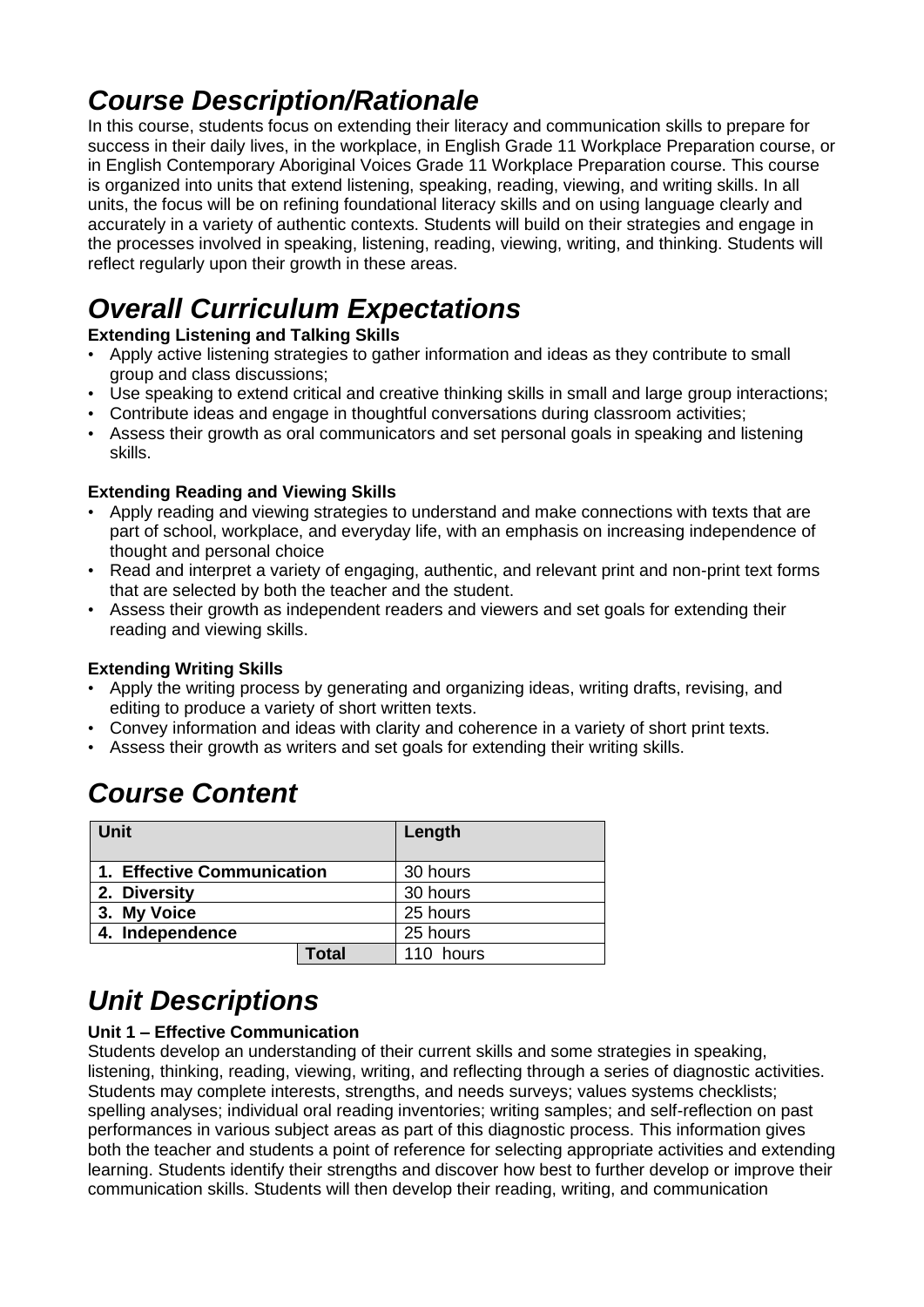strategies by engaging in a variety of Indigenous and non-Indigenous motivational fiction, nonfiction, and authentic texts relevant to their experiences. Texts may include local and regional newspapers and magazines and Indigenous and non-Indigenous online content. Students begin to construct and organize an ongoing portfolio that reflects and extends their learning experiences.

#### **Unit 2 – Diversity**

During this unit students will examine various forms of literature, including works by First Nations authors, to explore the society that they live in. Aspects of oral storytelling will be included and local Elders will be invited to share historical perspectives on community living. This unit will also encourage students to analyze different perspectives and learn to appreciate the different voices that exist in a global society. Students will examine and respond to different perspectives on issues portrayed in current political, social, historical, cultural, or inspirational texts, separating fact from opinion and detecting bias. Students will continue to contribute items to their portfolio in order to reflect on their growth as learners.

#### **Unit 3 – Voice**

During this unit, students will become increasingly aware of how to communicate their thoughts and opinions about their daily lives as Indigenous students in remote or isolated communities. Students will develop their own views and writing skills to create persuasive paragraphs about topics, such as access to clean drinking water, that are relevant to their daily lives. This unit will equip students with the tools they need to present a particular position in written format and clarify their own opinions about a chosen topic. This unit addresses students' growing responsibilities and the need to establish independent thought in order to participate in their society's decision-making process.

#### **Unit 4 – Independence**

During this unit, students will be assigned daily independent reading in order to encourage a natural love of reading. Students will be given questions to help monitor, comprehend, and reflect on what is being read. Students will also write personal responses which will demonstrate that their comprehension of the text is strong. In a final written examination, students will demonstrate their acquired and finely tuned skills in reading and writing.

### *Teaching/Learning Strategies*

This course is organized into an eight-week series of lessons and activities that is presented to students in remote northern communities via the internet. The eighth week is used for course consolidation, review, and the final examination. Teacher and students communicate over the internet through timely activity feedback, emails, messages, video and audio calls. Classroom mentors assume the role of liaison between the teacher and student while also supporting a holistic approach to motivate, engage and support each individual student.

A variety of strategies will be used in the online delivery of this course. Some instructional strategies include:

- anticipatory discussion before students read text to allow them to make connections:
- direct instruction on skimming, scanning, self-questioning, and vocabulary;
- read-alouds and think-alouds that model strategies for predicting, monitoring comprehension, clarifying, making inferences, understanding text features and text organization, and distinguishing between fact and opinion;
- shared reading and writing;
- experiential learning;
- independent reading, researching, note-taking;
- small-group and partner support and interaction during reading, viewing, listening, and speaking tasks;
- templates and graphic organizers as tools to understand a text and to make notes;
- prompts and starter statements to encourage individual response and reflection;
- highlighting text for use of contextualization.
- use of lists as pre-writing and after reading activities.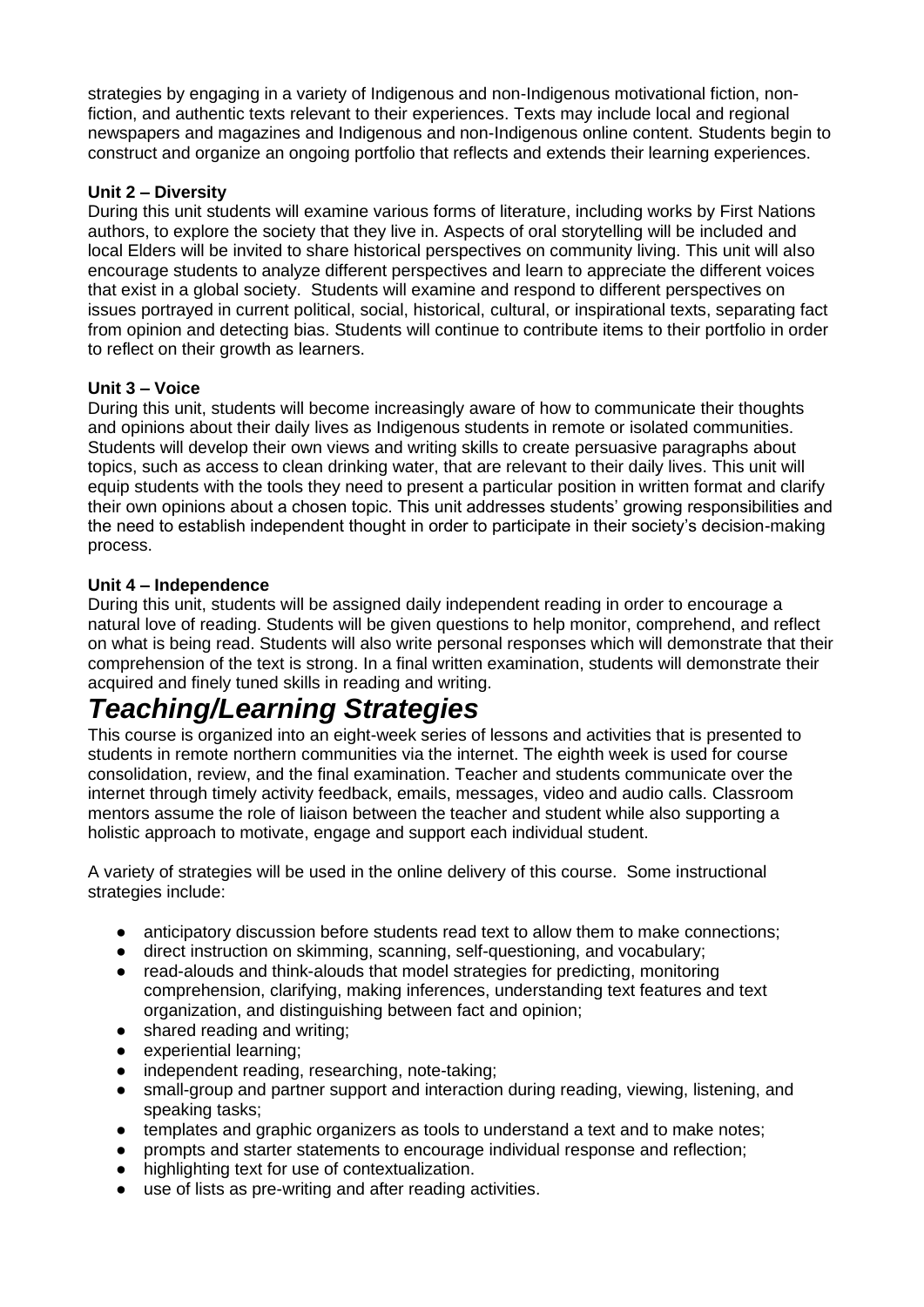Learning goals will be discussed at the beginning of each assignment and success criteria will be provided to students. The success criteria are used to develop the assessment tools in this course, including rubrics and checklists.

### *Evaluation*

The final grade will be determined as follows (Ontario Ministry of Education, 2010):

- Seventy per cent of the grade will be based on evaluation conducted throughout the course. This portion of the grade should reflect the student's most consistent level of achievement throughout the course, although special consideration should be given to more recent evidence of achievement.
- Thirty per cent of the grade will be based on a final evaluation administered at or towards the end of the course. This evaluation will be based on evidence from one or a combination of the following: an examination, a performance, an essay, and/or another method of evaluation suitable to the course content. The final evaluation allows the student an opportunity to demonstrate comprehensive achievement of the overall expectations for the course (p. 41).

Ontario Ministry of Education. (2010). *Growing success: Assessment, evaluation and reporting in Ontario schools*. Toronto ON: Queen's Printer for Ontario.

| <b>Type of</b><br><b>Assessment</b> | <b>Category</b>             | <b>Details</b>                                                                                                                                                                                                                                                                                                                                                                                                               | Weigh<br>ting<br>$(\%)$ |
|-------------------------------------|-----------------------------|------------------------------------------------------------------------------------------------------------------------------------------------------------------------------------------------------------------------------------------------------------------------------------------------------------------------------------------------------------------------------------------------------------------------------|-------------------------|
| <b>Term Work</b><br>(70%)           | Knowledge/<br>Understanding | Identify the important ideas and supporting details<br>in both simple and complex texts;<br>Identify several different text features and explain<br>how they help communicate meaning.                                                                                                                                                                                                                                       | 13                      |
|                                     | Thinking                    | Analyse texts in terms of the information, ideas,<br>issues, or themes they explore, examining how<br>various aspects of the texts contribute to the<br>presentation or development of these elements;<br>Locate and select information to support ideas for<br>writing.                                                                                                                                                     | 19                      |
|                                     | Communication               | Identify and use several different active listening<br>strategies;<br>Communicate orally for several different purposes,<br>using language suitable for the intended audience.                                                                                                                                                                                                                                               | 19                      |
|                                     | Application                 | Extend understanding of both simple and complex<br>oral texts by making connections between the<br>ideas in them and personal knowledge,<br>experience, and insights; other texts; and the<br>world around them;<br>Extend understanding of both simple and complex<br>texts by making connections between the ideas in<br>them and personal knowledge, experience, and<br>insights; other texts; and the world around them. | 19                      |
| Final                               | Culminating                 | Knowledge/Understanding                                                                                                                                                                                                                                                                                                                                                                                                      | 3                       |
| Evaluation                          | Activity<br>(15%)           | Thinking                                                                                                                                                                                                                                                                                                                                                                                                                     | $\overline{4}$          |
| (30%)                               |                             | Communication                                                                                                                                                                                                                                                                                                                                                                                                                | $\overline{4}$          |
|                                     |                             | Application                                                                                                                                                                                                                                                                                                                                                                                                                  | $\overline{4}$          |
|                                     | Exam                        | Knowledge/Understanding                                                                                                                                                                                                                                                                                                                                                                                                      | 3                       |
|                                     | (15%)                       | Thinking                                                                                                                                                                                                                                                                                                                                                                                                                     | 4                       |
|                                     |                             | Communication                                                                                                                                                                                                                                                                                                                                                                                                                | $\overline{4}$          |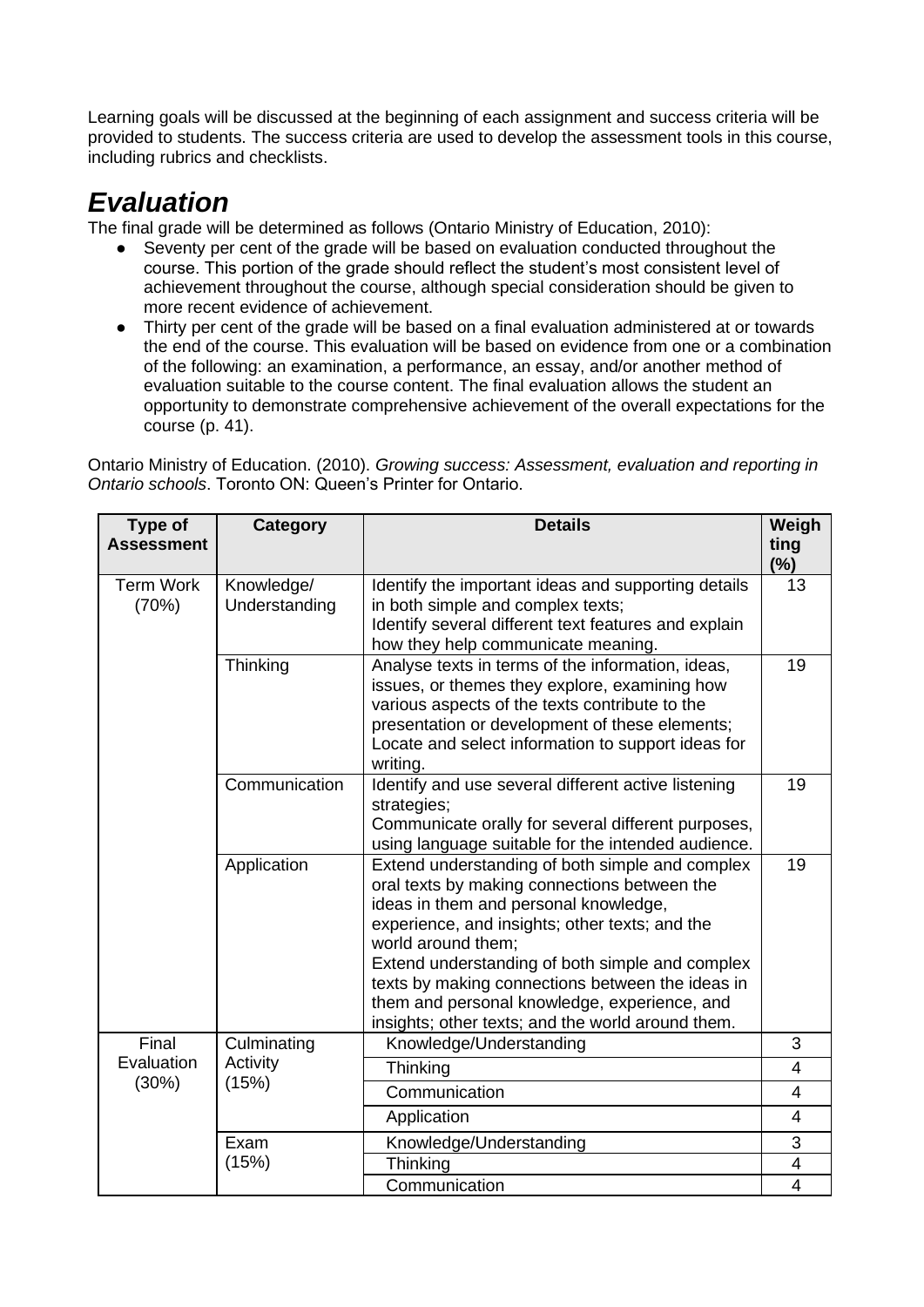| $\cdots$<br>مرتجر والمحتجر المرتجر<br>auon<br>. |    |
|-------------------------------------------------|----|
| $\frac{1}{2}$<br>. AL .<br>. .                  | wu |

### *Assessment/Evaluation Strategies*

A variety of assessment and evaluation methods, strategies and tools are required as appropriate to the expectation being assessed. These include diagnostic, formative, and summative within the course and within each unit.

Assessment *for* learning and assessment *as* learning is obtained through a variety of means, including the following:

- Ongoing descriptive feedback (e.g., guidance for listening and speaking skills, or online submissions and writing);
- Self-assessment (e.g., weekly self-assessment of learning, relative to specific course content as well as in community and Land based learning);
- Concept maps before persuasive writing;
- Mentor observations;
- Conversations with student on a regular basis to verbalize observations, ask questions, and clarify understanding.

Evidence of student achievement (assessment *of* learning) is collected from various sources, including the following:

- Ongoing observations of most consistent work, with consideration given to most recent work;
- Conversations with students:
- Media presentations;
- Research projects and reports;
- Summative unit activities, tests and quizzes:
- Culminating activity;
- Exam.

The Ministry of Education's 2010 document, *Growing Success*, outlines the seven fundamental principles that guide best practice in the assessment and evaluation of students. KiHS teachers use practices that:

- are fair, transparent, and equitable for all students;
- support all students, including those with special education needs, those who are learning the language of instruction (English or French), and those who are First Nation, Métis, or Inuit;
- are carefully planned to relate to the curriculum expectations and learning goals and, as much as possible, to the interests, learning styles and preferences, needs, and experiences of all students;
- are communicated clearly to students and parents at the beginning of the course and at other points throughout the school year or course;
- are ongoing, varied in nature, and administered over a period of time to provide multiple opportunities for students to demonstrate the full range of their learning;
- provide ongoing descriptive feedback that is clear, specific, meaningful, and timely to support improved learning and achievement;
- develop students' self-assessment skills to enable them to assess their own learning, set specific goals, and plan next steps for their learning (p.6).

## *Resources*

*A hunter's story*. (n.d.).